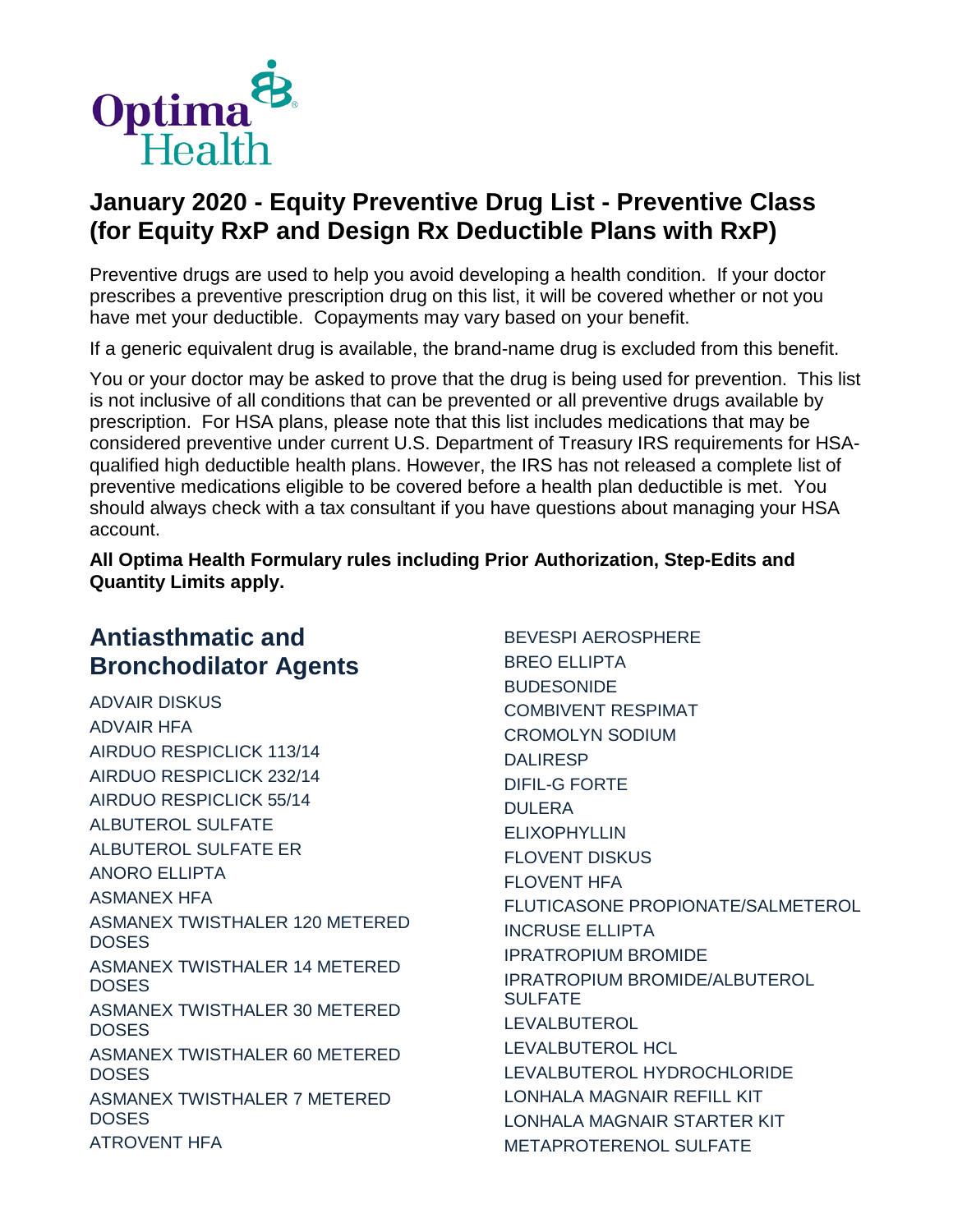MONTELUKAST SODIUM NUCALA PROAIR HFA PROAIR RESPICLICK PROVENTIL HFA QVAR REDIHALER SEREVENT DISKUS SPIRIVA HANDIHALER SPIRIVA RESPIMAT STIOLTO RESPIMAT SYMBICORT TERBUTALINE SULFATE **THEOCHRON THEOPHYLLINE** THEOPHYLLINE ER TRELEGY ELLIPTA UTIBRON NEOHALER VENTOLIN HFA ZAFIRLUKAST

# **Antidiabetics**

**ACARBOSE** ADMELOG BAQSIMI ONE PACK BAQSIMI TWO PACK BYDUREON BCISE BYDUREON PEN **BYETTA CYCLOSET** FARXIGA GLIMEPIRIDE GLIPIZIDE GLIPIZIDE ER GLIPIZIDE XL GLIPIZIDE/METFORMIN HYDROCHLORIDE GLUCAGEN HYPOKIT GLUCAGON EMERGENCY KIT **GLYBURIDE** GLYBURIDE MICRONIZED

GLYBURIDE/METFORMIN HYDROCHLORIDE GLYXAMBI GVOKE PFS HUMALOG HUMALOG JUNIOR KWIKPEN HUMALOG KWIKPEN HUMALOG MIX 50/50 HUMALOG MIX 50/50 KWIKPEN HUMALOG MIX 75/25 HUMALOG MIX 75/25 KWIKPEN HUMULIN 70/30 HUMULIN 70/30 KWIKPEN HUMULIN N HUMULIN N KWIKPEN HUMULIN R HUMULIN R U-500 (CONCENTRATED) HUMULIN R U-500 KWIKPEN INVOKAMET INVOKAMET XR INVOKANA JANUMET JANUMET XR JANUVIA **JARDIANCE** JENTADUETO JENTADUETO XR KORLYM LANTUS LANTUS SOLOSTAR LEVEMIR LEVEMIR FLEXTOUCH METFORMIN HYDROCHLORIDE METFORMIN HYDROCHLORIDE ER MIGLITOL **NATEGLINIDE OZEMPIC** PIOGLITAZONE HCL PIOGLITAZONE HCL/METFORMIN HCL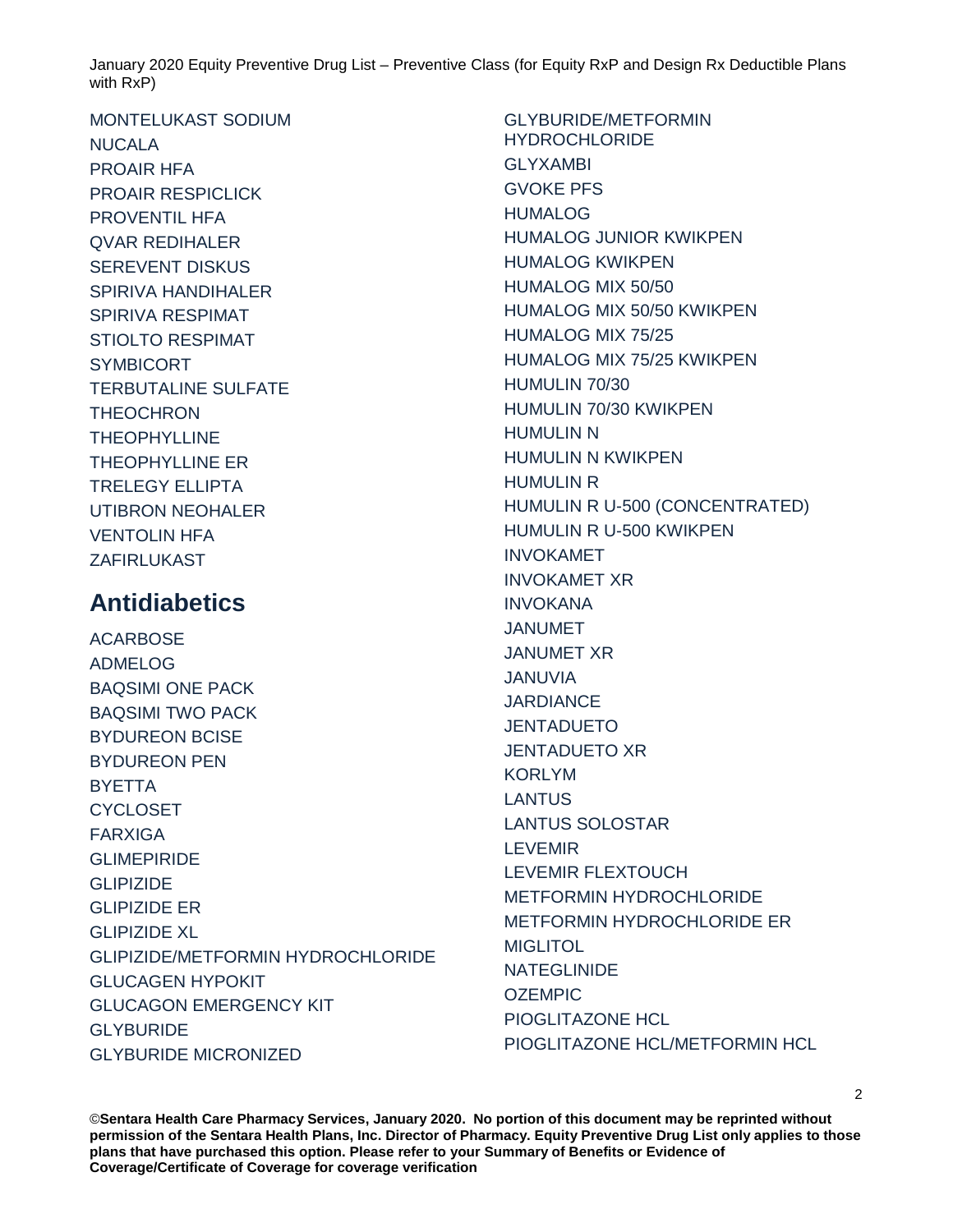PIOGLITAZONE HCL-GLIMEPIRIDE PIOGLITAZONE HYDROCHLORIDE **OTERN** REPAGLINIDE REPAGLINIDE/METFORMIN **HYDROCHLORIDE RYBELSUS** SEGLUROMET SOLIQUA 100/33 **STEGLATRO STEGLUJAN** SYMLINPEN 120 SYMLINPEN 60 SYNJARDY SYNJARDY XR TOLBUTAMIDE TOUJEO MAX SOLOSTAR TOUJEO SOLOSTAR TRADJENTA **TRESIBA** TRESIBA FLEXTOUCH **TRULICITY** VICTOZA XIGDUO XR

# **Antihyperlipidemics**

ATORVASTATIN CALCIUM CHOLESTYRAMINE CHOLESTYRAMINE LIGHT COLESEVELAM HYDROCHLORIDE COLESTIPOL HCL EZETIMIBE EZETIMIBE/SIMVASTATIN FENOFIBRATE FENOFIBRATE MICRONIZED FENOFIBRIC ACID FENOFIBRIC ACID DR FLUVASTATIN FLUVASTATIN SODIUM ER

GEMFIBROZIL JUXTAPID LOVASTATIN NIACIN NIACIN ER **NIACOR** OMEGA-3-ACID ETHYL ESTERS PRALUENT PRAVASTATIN SODIUM **PREVALITE** REPATHA REPATHA PUSHTRONEX SYSTEM REPATHA SURECLICK ROSUVASTATIN CALCIUM SIMVASTATIN

# **Antihypertensives**

ACEBUTOLOL HCL ACEBUTOLOL HYDROCHLORIDE ALISKIREN AMLODIPINE BESYLATE/BENAZEPRIL HCL AMLODIPINE BESYLATE/BENAZEPRIL **HYDROCHLORIDE** AMLODIPINE BESYLATE/VALSARTAN AMLODIPINE/OLMESARTAN MEDOXOMIL AMLODIPINE/VALSARTAN/HCTZ AMLODIPINE/VALSARTAN/HYDROCHLORO **THIAZIDE** ATENOLOL ATENOLOL/CHLORTHALIDONE BENAZEPRIL HCL BENAZEPRIL HCL/HYDROCHLOROTHIAZIDE BENAZEPRIL HYDROCHLORIDE BENAZEPRIL HYDROCHLORIDE/HYDROCHLOROTHIAZID E BETAXOLOL HCL BISOPROLOL FUMARATE **BISOPROLOL**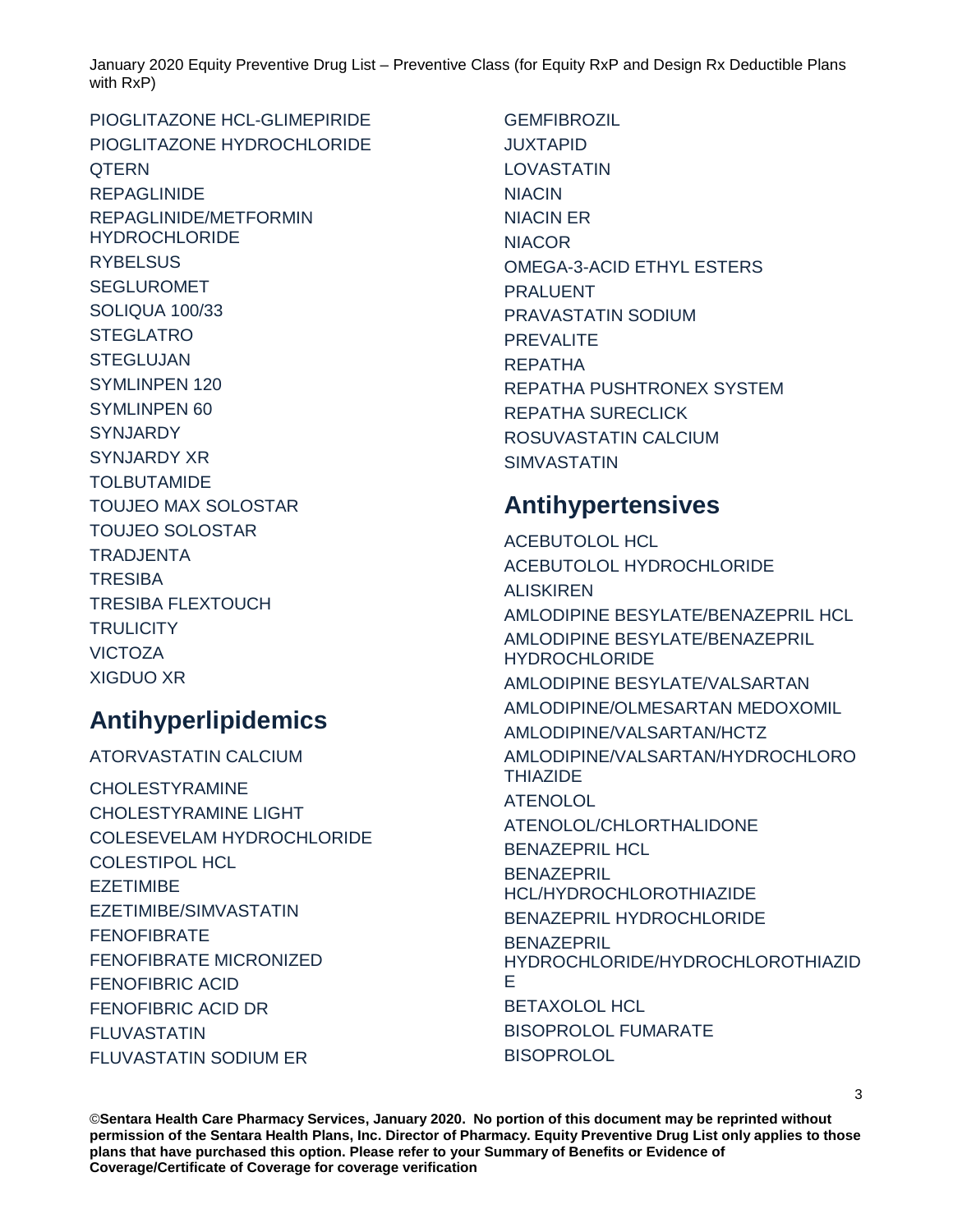FUMARATE/HYDROCHLOROTHIAZIDE CANDESARTAN CILEXETIL CANDESARTAN CILEXETIL/HYDROCHLOROTHIAZIDE CAPTOPRIL CAPTOPRIL/HYDROCHLOROTHIAZIDE **CARVEDILOL** CARVEDILOL PHOSPHATE CLONIDINE HCL CLONIDINE HYDROCHLORIDE DEMSER DOXAZOSIN DOXAZOSIN MESYLATE EDARBI **FDARBYCLOR** ENALAPRIL MALEATE ENALAPRIL MALEATE/HYDROCHLOROTHIAZIDE EPLERENONE EPROSARTAN MESYLATE FIRST - METOPROLOL FIRST-ATENOLOL FOSINOPRIL SODIUM FOSINOPRIL SODIUM/HYDROCHLOROTHIAZIDE GUANFACINE HCL GUANFACINE HYDROCHLORIDE **HEMANGEOL** HYDRALAZINE HCL HYDRALAZINE HYDROCHLORIDE IRBESARTAN IRBESARTAN/HYDROCHLOROTHIAZIDE LABETALOL HYDROCHLORIDE **LISINOPRIL** LISINOPRIL/HYDROCHLOROTHIAZIDE LOSARTAN POTASSIUM LOSARTAN POTASSIUM/HYDROCHLOROTHIAZIDE METHYLDOPA METHYLDOPA/HYDROCHLOROTHIAZIDE

METOPROLOL SUCCINATE ER METOPROLOL TARTRATE METOPROLOL/HYDROCHLOROTHIAZIDE MINOXIDIL MOEXIPRIL HCL **NADOLOL** OLMESARTAN MEDOXOMIL OLMESARTAN MEDOXOMIL/AMLODIPINE/HYDROCHLORO THIAZIDE OLMESARTAN MEDOXOMIL/HYDROCHLOROTHIAZIDE PERINDOPRIL ERBUMINE PHENOXYBENZAMINE HYDROCHLORIDE PINDOLOL PRAZOSIN HCL PRAZOSIN HYDROCHLORIDE PROPRANOLOL HCL PROPRANOLOL HCL ER PROPRANOLOL HYDROCHLORIDE PROPRANOLOL HYDROCHLORIDE ER PROPRANOLOL/HYDROCHLOROTHIAZIDE QUINAPRIL HCL QUINAPRIL HYDROCHLORIDE QUINAPRIL/HYDROCHLOROTHIAZIDE RAMIPRIL SORINE SOTALOL HCL SOTALOL HCL (AF) SOTALOL HCL AF SOTALOL HYDROCHLORIDE SOTALOL HYDROCHLORIDE (AF) SOTALOL HYDROCHLORIDE AF SOTALOL HYDROCHOLRIDE **TELMISARTAN** TELMISARTAN/AMLODIPINE TELMISARTAN/HYDROCHLOROTHIAZIDE TERAZOSIN HCL TERAZOSIN HYDROCHLORIDE TIMOLOL MALEATE

4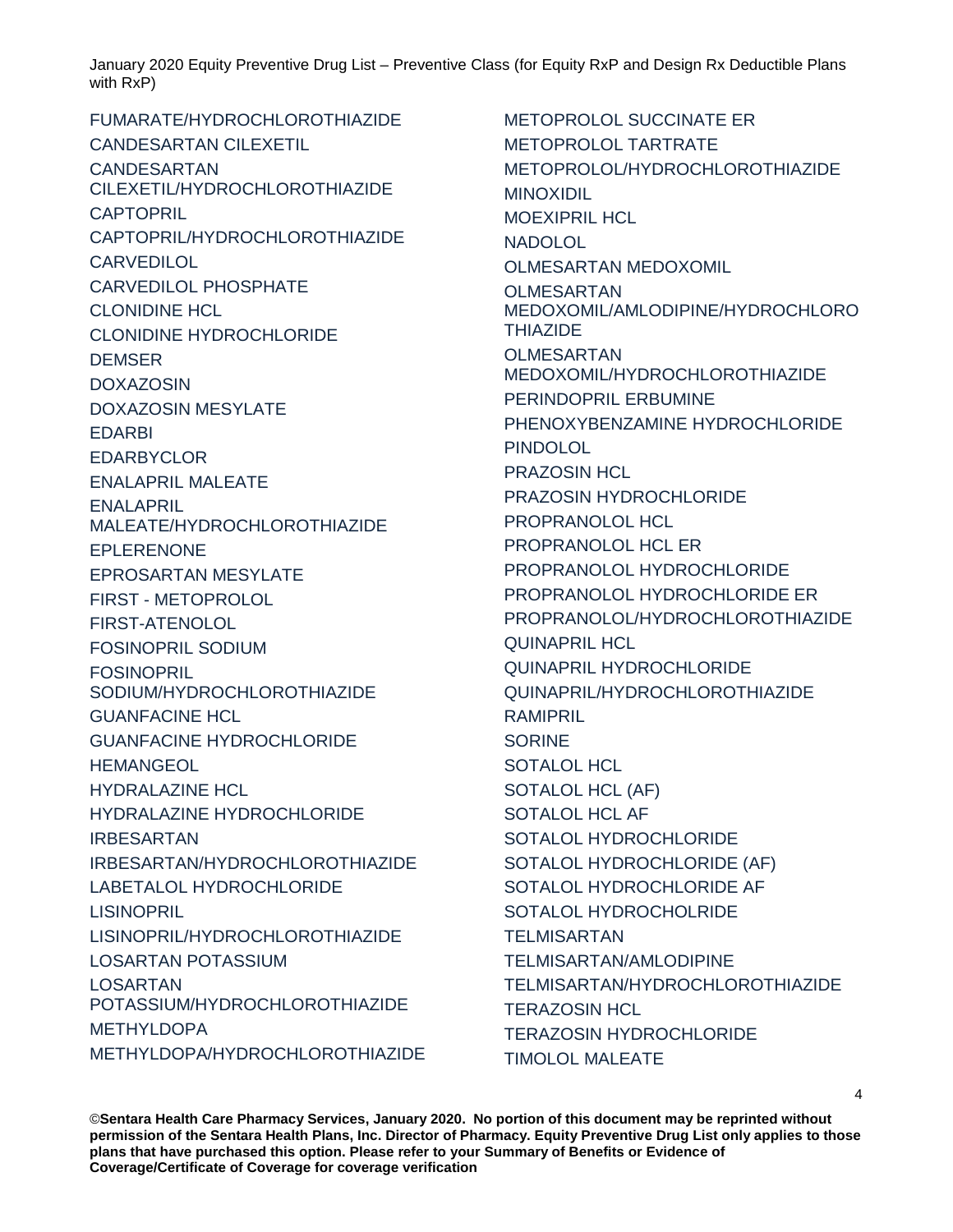TRANDOLAPRIL TRANDOLAPRIL/VERAPAMIL HCL ER VALSARTAN VALSARTAN/HYDROCHLOROTHIAZIDE VECAMYL

# **Bone Density Regulators**

ALENDRONATE SODIUM BINOSTO CALCITONIN SALMON CALCITONIN-SALMON ETIDRONATE DISODIUM FORTEO FOSAMAX PLUS D IBANDRONATE SODIUM NATPARA RISEDRONATE SODIUM RISEDRONATE SODIUM DR **TYMLOS** 

# **Calcium Channel Blockers**

AMLODIPINE BESYLATE CARTIA XT DILTIAZEM HCL DILTIAZEM HCL CD DILTIAZEM HCL ER DILTIAZEM HYDROCHLORIDE ER DILT-XR FELODIPINE ER ISRADIPINE MATZIM LA NICARDIPINE HCL NIFEDIPINE NIFEDIPINE ER NIMODIPINE NISOLDIPINE ER TAZTIA XT TIADYLT ER VERAPAMIL HCL

VERAPAMIL HCL ER **VERAPAMIL HCL SR** VERAPAMIL HYDROCHLORIDE VERAPAMIL HYDROCHLORIDE ER

# **Cardiovascular Agents Misc-Combinations**

AMLODIPINE BESYLATE/ATORVASTATIN CALCIUM ENTRESTO

### **Coumarin Anticoagulants**

JANTOVEN WARFARIN SODIUM

### **Direct Factor XA Inhibitors**

ELIQUIS ELIQUIS STARTER PACK XARELTO XARELTO STARTER PACK

# **Diuretics**

ACETAZOLAMIDE ACETAZOLAMIDE ER AMILORIDE HCL AMILORIDE/HYDROCHLOROTHIAZIDE **BUMETANIDE** CHLOROTHIAZIDE CHLORTHALIDONE DIURIL ETHACRYNIC ACID FUROSEMIDE HYDROCHLOROTHIAZIDE INDAPAMIDE KEVEYIS METHAZOLAMIDE METOLAZONE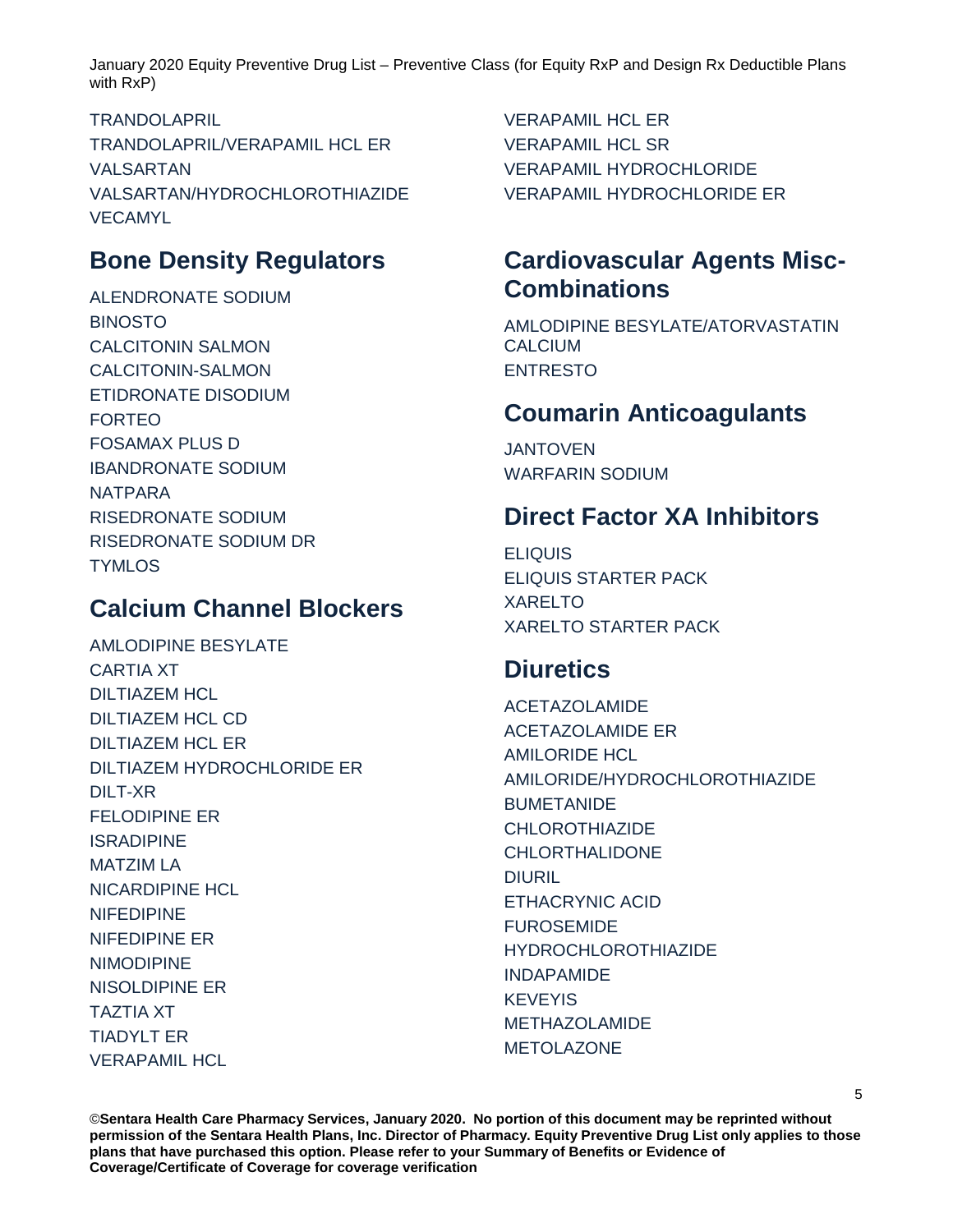#### SPIRONOLACTONE

SPIRONOLACTONE/HYDROCHLOROTHIAZI **DE TORSEMIDE TRIAMTERENE** TRIAMTERENE/HYDROCHLOROTHIAZIDE

# **Hormone Receptor Modulators**

RALOXIFENE HYDROCHLORIDE

### **Needles & Syringes**

Needles & Syringes

# **Platelet Aggregation Inhibitors**

ANAGRELIDE HYDROCHLORIDE ASPIRIN/DIPYRIDAMOLE ASPIRIN/DIPYRIDAMOLE ER BRILINTA **CABLIVI CILOSTAZOL CLOPIDOGREL** DIPYRIDAMOLE PRASUGREL **ZONTIVITY** 

### **Prenatal Vitamins**

ATABEX EC ATABEX OB BAL-CARE DHA CITRANATAL 90 DHA CITRANATAL ASSURE CITRANATAL B-CALM CITRANATAL BLOOM DHA CITRANATAL DHA CITRANATAL HARMONY CITRANATAL RX

C-NATE DHA COMPI FTFNATF CO-NATAL FA CONCEPT DHA CONCEPT OB DUET DHA 400 DUET DHA BALANCED ELITE-OB ENBRACE HR FOLET DHA FOLET ONE FOLIVANE-OB INATAL GT MARNATAL-F MYNATAL MYNATAL ADVANCE MYNATAL PLUS MYNATAL ULTRACAPLET MYNATAL-Z **NATACHEW NATALVIT** NEEVO DHA **NESTABS** NESTABS DHA OB COMPLETE OB COMPLETE ONE OB COMPLETE PETITE OB COMPLETE PREMIER OB COMPLETE/DHA OBSTETRIX ONE O-CAL PRENATAL PNV TABS 29-1 PNV-DHA PNV-SELECT PR NATAL 400 PR NATAL 400 EC PR NATAL 430 PR NATAL 430 EC **PREMESISRX**